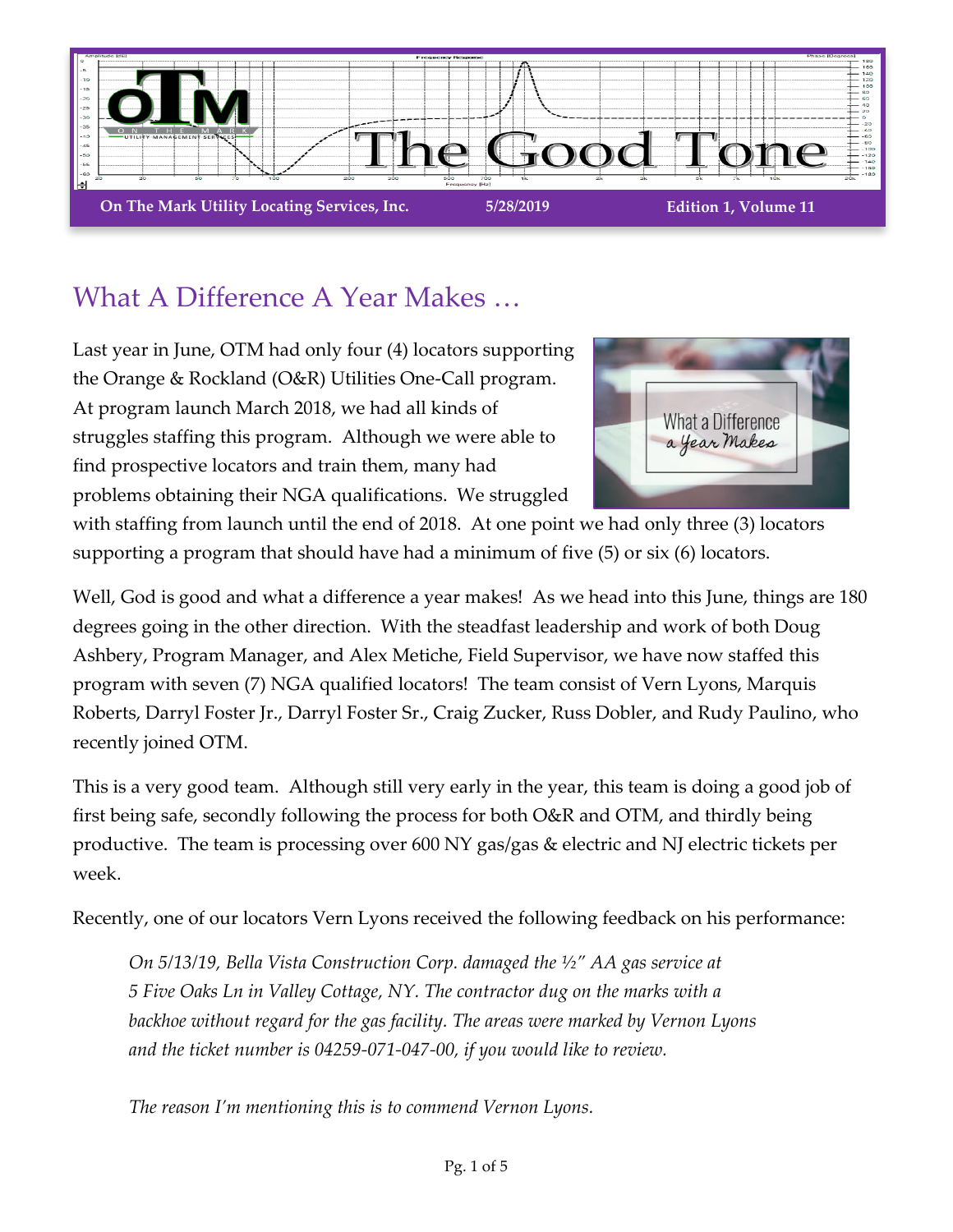

**Vern Lyons**

*The mapping in this area was not accurate and the locate was not easy. Vernon marked the entire street pretty much for curbs and sidewalks. Every measurement was visible on the street. Areas that he found tones behind the curb and in the road, he marked them both and labelled correctly. His video was excellent and clearly showed the work areas and his marks with his comments for the job as well. I spoke to Vernon today and told him that his efforts on that job were exactly what we are looking for and that he did a great job! We put a lot on our locators daily. They have state laws, ORU procedures, OTM procedures it can be hard to remain* 

*focused on every job. But Vernon was and it paid off.*

*John Flynn Operating Supervisor O&R Damage Prevention/Locating*

Last year we had a moderate amount of O&R NJ electric territories, and we provided some secondary/back-up support for NY gas/gas & electric. This year, we are the primary one-call provider for NY, and we have almost all of their NJ electric. We went from being the distant second one-call provider to being the primary one-call provider for O&R within their two one-call provider strategy.

Yes. We are only in June and we have a long way to go in this excavation season, but this program is now fully staffed with a good team and positioned to do very well for this year!

Special thanks to Doug Ashbery for his leadership and management as well as Alex for his tireless management and personal work ethic. Alex not only manages the field staff, but he also locates and is the primary interface with O&R field personnel. We fondly call him Superman in terms of his work ethic and output which is incredible.

### **New OTM Leaders**



**Congratulations** to Twana White (or T), Chris Lofton, and Rob Polimeni. All three are now Damage Prevention Vehicle (DPV) Field Supervisors. T has been with OTM since April 2017, from the start of the Orange & Rockland (O&R) DPV program. She has been an exemplary DPV driver. Over the past year she has been in a Team Leadership role. Under her leadership and work, along with that of the team, management, and support staff, this team has exceeded the client's damage ratio goals. T is now the Field Supervisor for both the O&R DPV team and the ConEdison DPV team.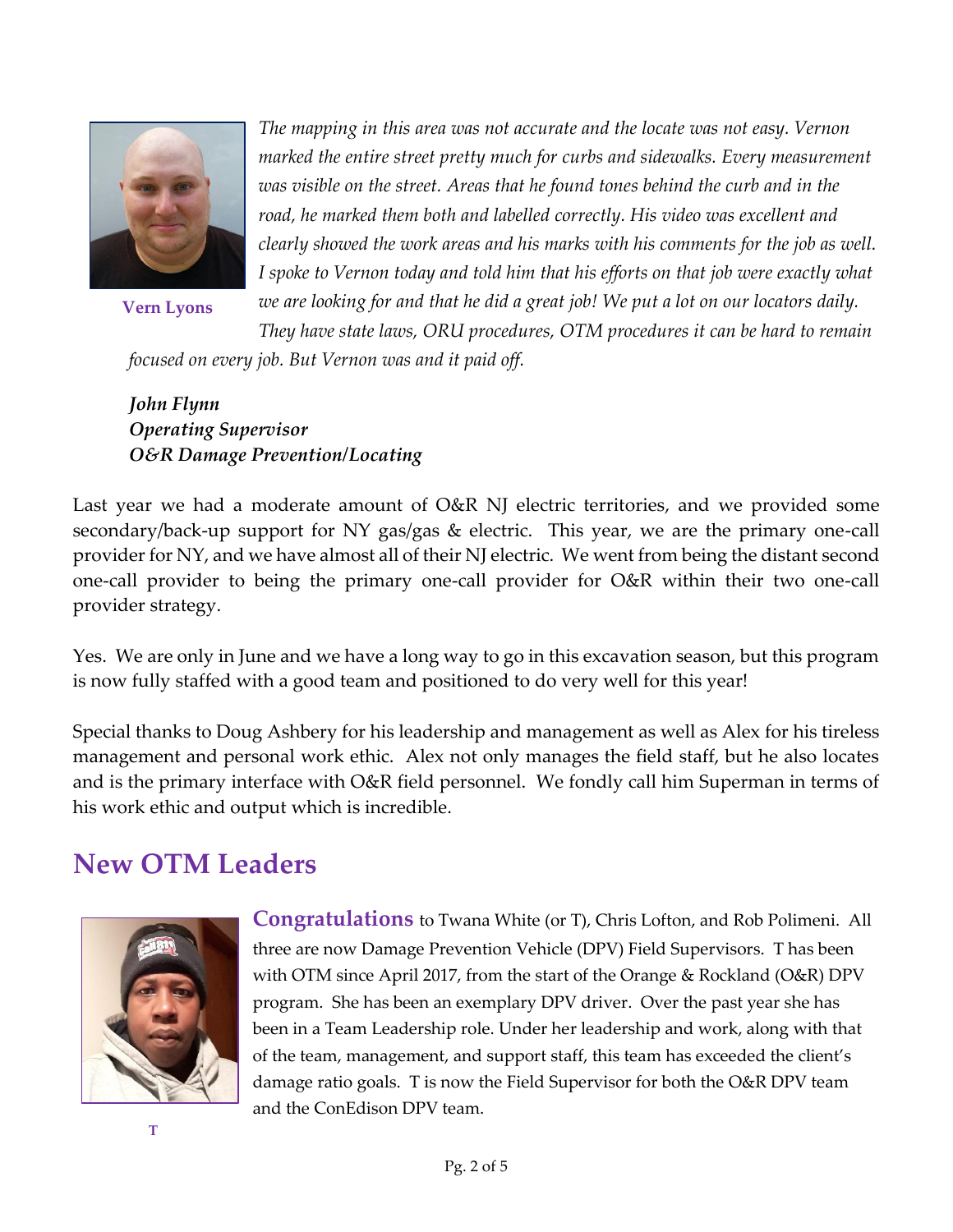Like T, Chris Lofton has also been an excellent DPV driver. He has not only done this, but Chris has also trained many of the DPV drivers in both O&R and ConEdison, not to mention many of those in the RG&E program. For some time, he has taken on a leadership/mentorship role within the RG&E group and now assumes a formal role as DPV Field Supervisor.





Rob Polimeni is relatively young in his OTM DPV role but in a

short period of time, he has proven himself very capable. Rob came into this role with prior experience as well as many other skillsets in the utility services industry. Along with Chris, he will be assuming the role of Field Supervisor and six (6) of the RG&E DPV drivers will be reporting to him.

**Rob Polemini**

Please congratulate these fellow OTM employees on a job well done and on their promotions into the new Field Supervisor's roles!

## **Empire Access Program Growth**

Empire Access - one of the area's leading telecommunications companies, providing the latest communication technologies for business and home customers - recently added the Pembroke NY area to our One -Call fiber & telephone program. This increases their annual ticket volume six times over! In addition to this expansion of the geographical area, Empire Access has



extended the term of our contract to the end of 2020 with an option to extend for successive 1-year terms.

This program will be supported full time by Adam Banks who was already supporting this one-call program along with providing on-call/emergency back up support for the Buffalo Sewer Authority (BSA) and Southern Tier Network fiber One-Call programs. Adam will be the lead locator for this program. He will also support the other one-call locating programs. Secondarily, Adam will support OTM's private locating business and act as a back-up/fill in Damage Prevention Vehicle (DPV) driver as needed when available.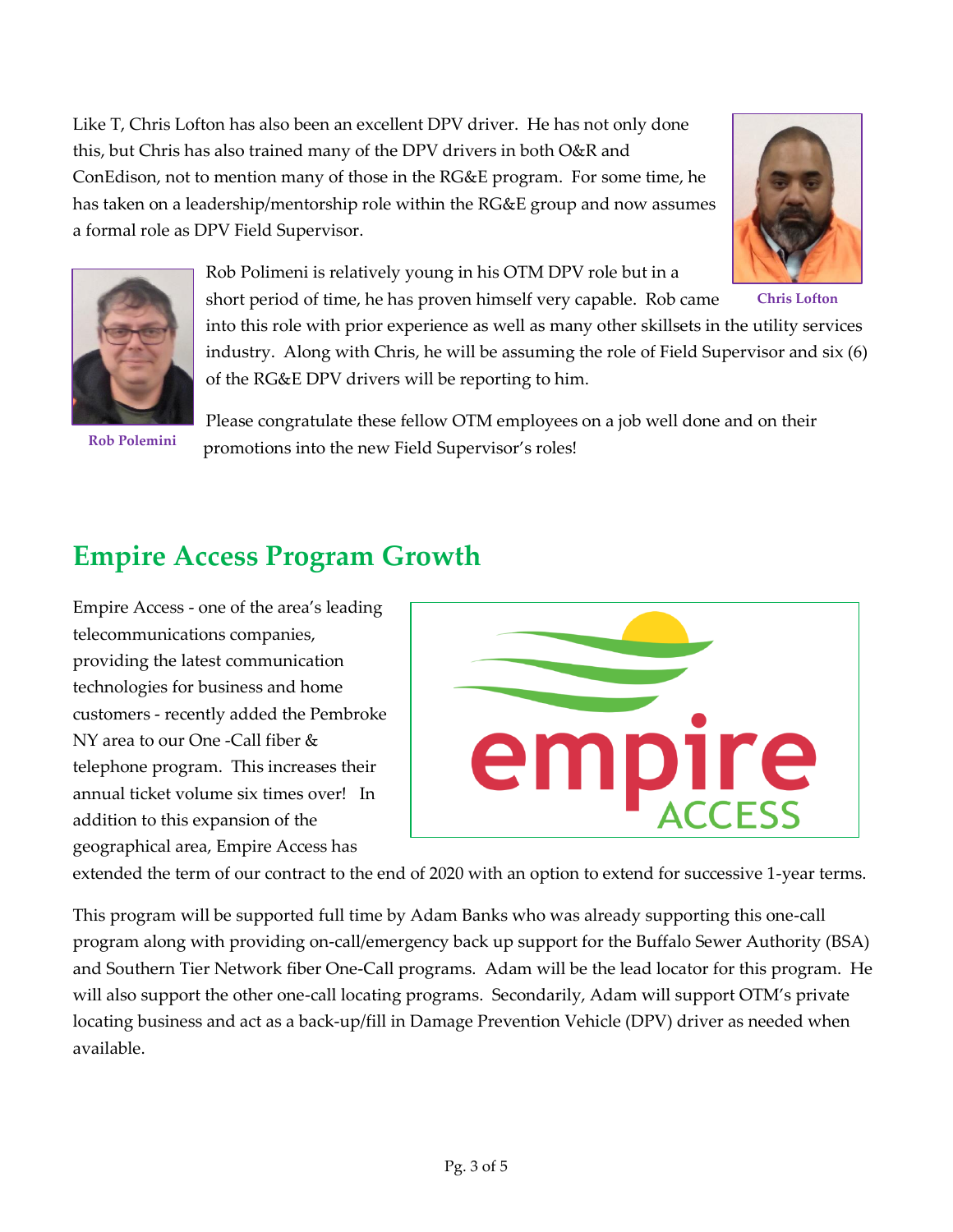# **She Has Arrived!**

Abby and Greg have welcomed their new baby girl, Amelia Grace. She was born May 8, 2019. She weighed 6 lbs., 9 oz. Welcome to the world Amelia. We have a few job openings at OTM you may want to review. Lol.



### Inc. Best Workplaces 2019

First, a big "thank you" to everyone that participated in our survey. Our goal is to be a company where people enjoy coming to work and intend to stay into the future. By participating in this survey as an employer we want to demonstrate our commitment to foster that sort of environment for our employees and our commitment to engage our employees. The survey measured a wide range of workplace factors that impact employee engagement and satisfaction.

We had 33 employees participate in the survey. Scores ranged 0-100, 100 being the best possible score. Our score was 83.65. 69% of our employees felt highly engaged, 15% felt moderately



engaged, 9% barely engaged and 6% disengaged completely. 57% of our male employees and 60% of our female employees felt there was an opportunity for growth and career development. As we grow, one of our goals is to create a career path for employees to be able to grow and go to the next level in their career.

We are a small company and we are working towards making OTM one of the Best Workplaces. With your input and participation to the survey, we have been able to glean on where we may be able to continue to improve. Once again thank you for your participation. We value your honest feedback.